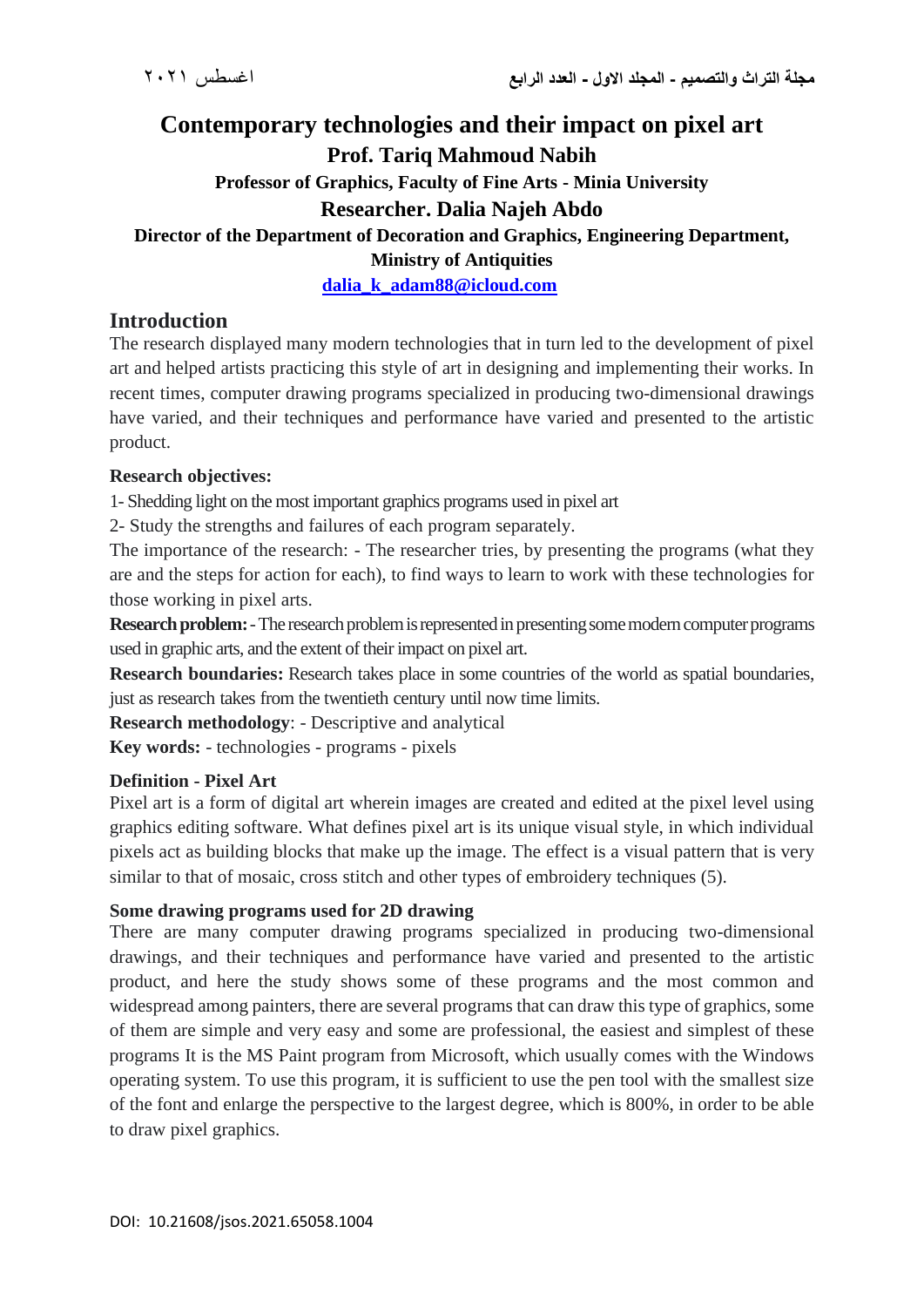## **MS paint**

Microsoft Paint is also known as MS Paint. It is a basic graphics drawing program that has been an indispensable part of all versions of Microsoft Windows OS. MSP provides easy ways to create different types of drawings with different tools. Tools include brushes, shape generators, pens, and erasers. Many Windows users might not be aware of its existence, due to the popularity of web-based graphics creation tools. Therefore, you need to know exactly where to access MS Paint. (4) (Figure 1) Microsoft Paint window



# **Adobe Photoshop**



It is one of the programs of the (Adobe) company that seeks to continuously develop this program until it reached its latest release (Adobe Photoshop CS6). It is an image editing program as well as it is one of the most used drawing programs by digital painters, as it deals with all kinds of digital images and is used for image processing The design also uses images and websites (8).



**(FIGURE 4) PHOTOSHOP INTERFACE**

(Figure 4) Photoshop interface to create transparent layers (Layers) superimposed on each other to form the required image from several layers and thus it is easy to deal with each layer without the other separately (16).

The program (Photoshop) contains the commands and tools distributed in the top, right and left of the program window. It is a program related to the field of drawing and the field of design alike. At the top of the program there is a drop-down menu bar that contains the following commands: (file, edit, image, layer, selection, filter, display , Window, instructions).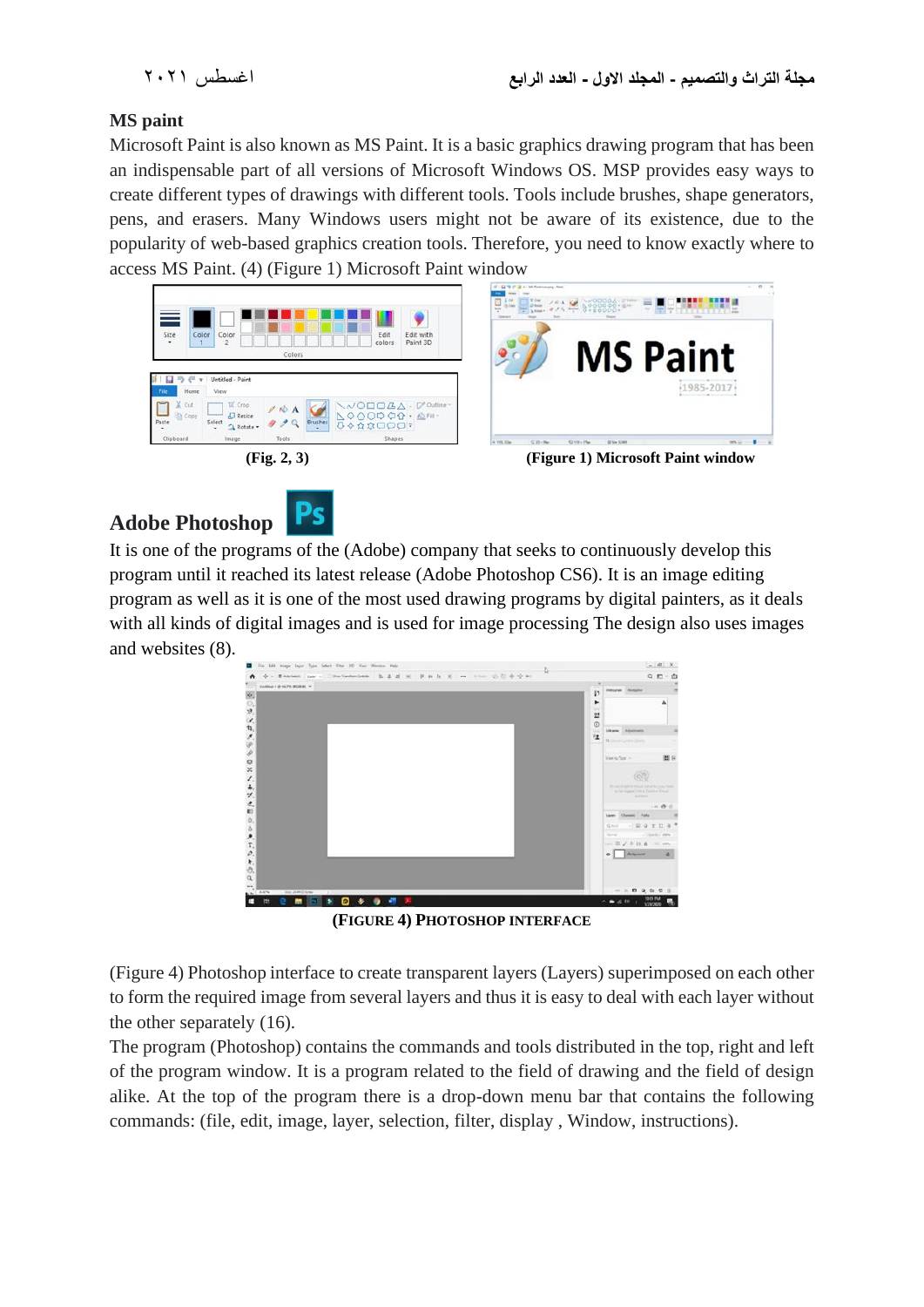## **Adobe Illustrator program**



Adobe Illustrator, is one of the programs of the Adobe company that specializes in designing vector graphics, and the program includes many features that have developed the design of logos, illustrations, and contributed to the work of motion graphics.

It is a favorite for those wanting to create graphics, illustrations and digital printing for all types of media, print, web, interactive, video and mobile.



# **The difference between Illustrator and Photoshop**

**(Figure 5) The difference between Illustrator and Photoshop**

Photoshop and Illustrator are both design programs belonging to Adobe, but Photoshop specializes in raster designs, and Illustrator specializes in vector designs (Fig. 6) The difference between Illustrator and Photoshop.

The bitmap is known by more than one term in English such as Pixel, Bitmap, Rasterize, and the vector image is known by terms such as Vector, Meta, Postscript, Scalable, the difference between the two is large even though they are both in the end is a digital image



**(Figure 6) The difference between Illustrator and Photoshop**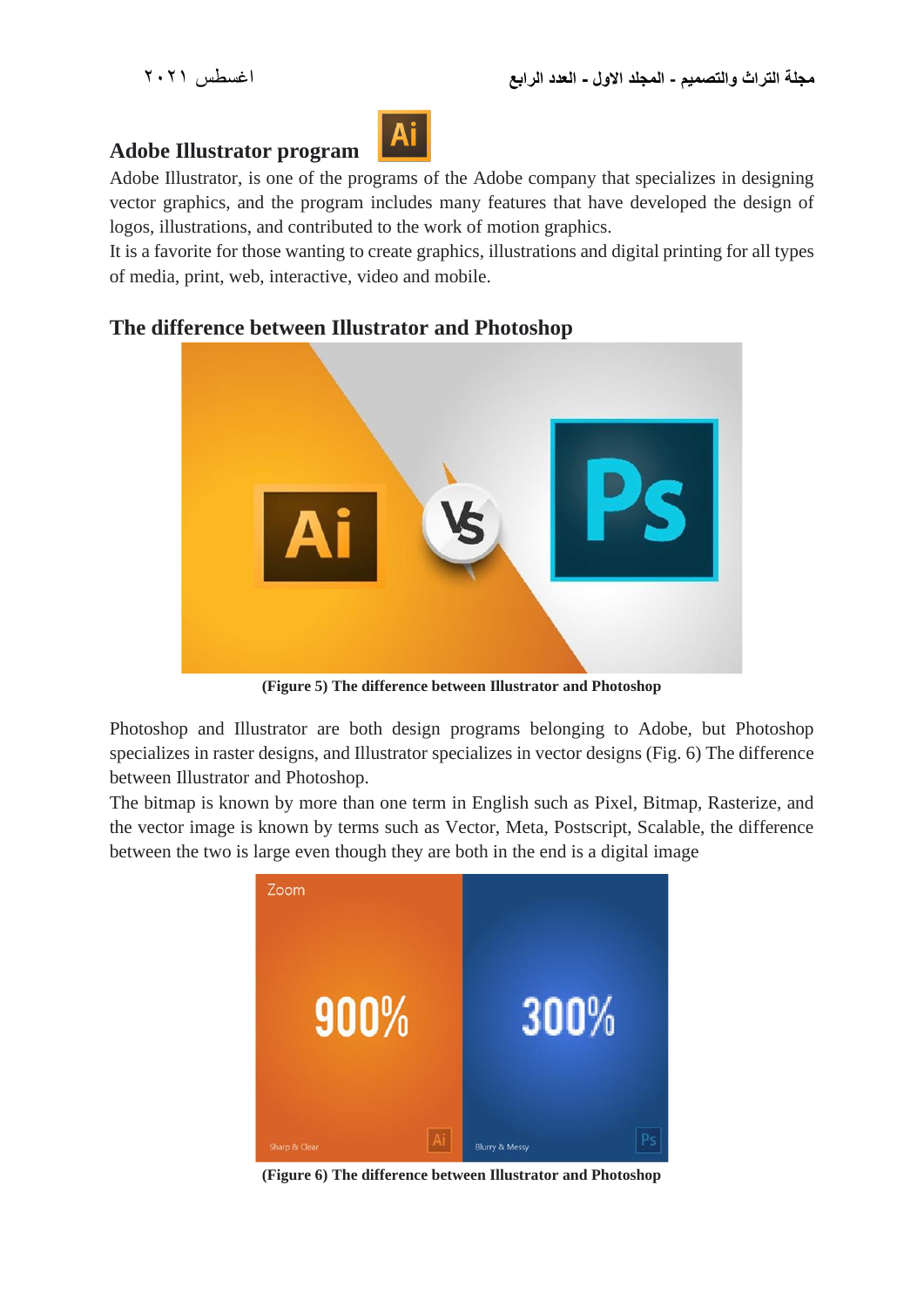# **ArtRage software**

Art Rage drawing program is one of the easy-to-use specialized drawing programs that appeared in several versions, the most recent of which is ArtRage 3 version (9), and when (Figure 7) opens the ArtRage window, we see a variety of tools and tools that the program contains distributed on its sides.



**(Figure 7) Opening the ArtRage window**

The upper part of the program window contains the menu bar that includes painting options, printing, saving, loading, and settings for the canvas and controls for setting the window size, the undo or return command, and other commands for choosing the type of brushes, color options, and layer options distributed on the lower sides and to The right side to be available to the artist to facilitate his work.

# **Input devices for digital graphics**

Any drawing program from the programs mentioned above or others can only be achieved by using:

- a. a. Digitizer Graphic Tablet
- b. B. Light pen

They are two of the sensitive input devices that connect to the computer and operate the mouse function, as the light pen can point and move within the display screen, and by pressing the light pen on the surface of the board, each point is indicated by x-and-y coordinates that enter the computer, so the required drawing in the form of a group of Compressed points, and some digital graphic tablets provide a large number of pressure levels, up to (1024) levels of pressure, and you can sense the subtle and subtle differences in wrist and arm movement, such as tilt, joint and direction) (3).

The digital drawing tablet is provided with special keys to perform a number of other functions, and the light pen can be directly connected with a wire to the computer or in other types. The optical pen is provided with a renewable battery upon consumption. Some digital artboards.